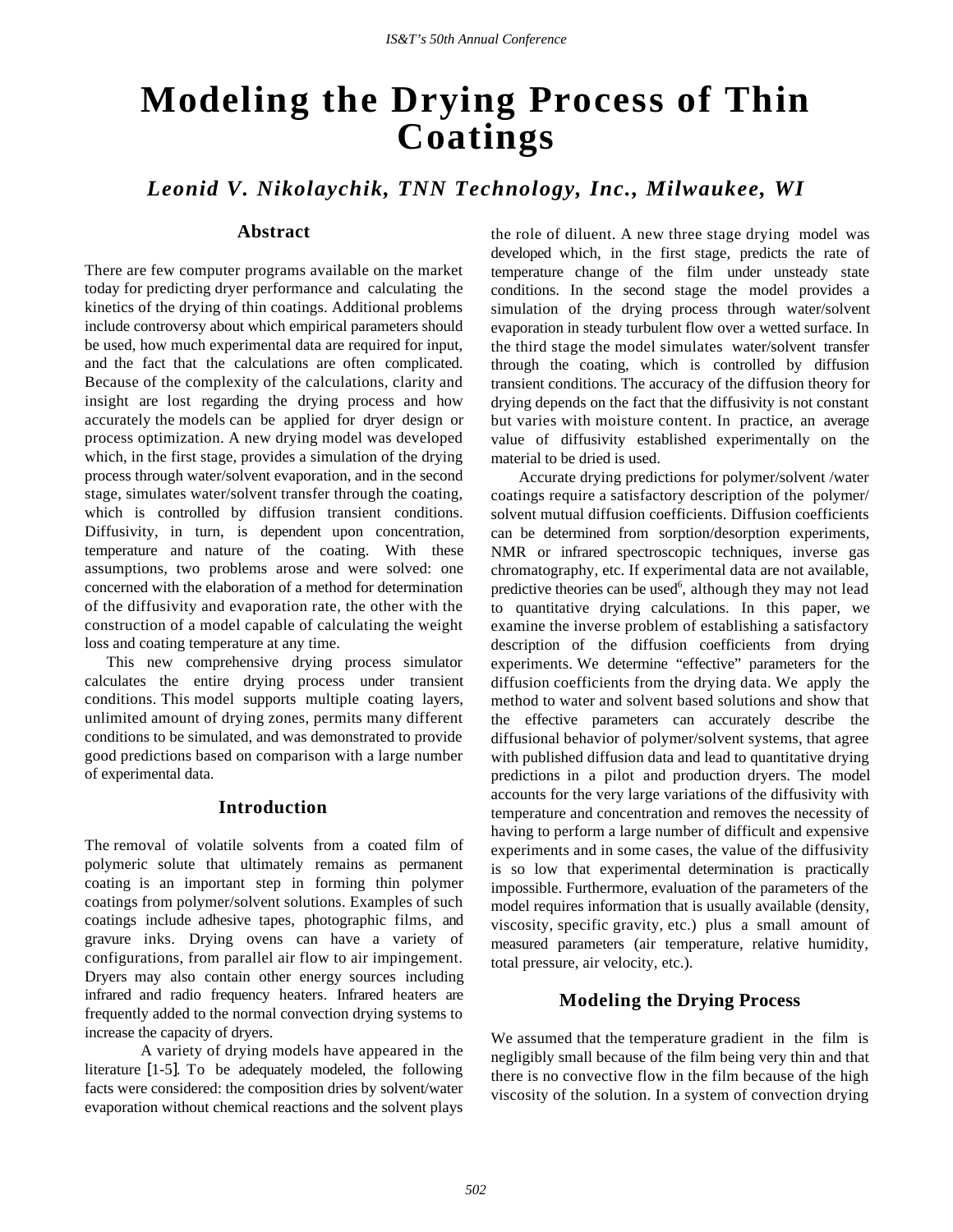(Figure 1) when the temperature of the heated air, its humidity, and velocity are maintained constant, the drying process can be divided into three periods of drying. The first period is calculated based on equation for unsteady state conduction ( $\partial t/\partial \tau > 0$ ). The second period is represented by a constant body temperature ( $\partial t / \partial \tau$  = const.) and by a constant rate of evaporation ( $\frac{\partial W}{\partial \tau}$  = const.). In the third period of drying the rate of moisture content ( $\frac{\partial W}{\partial \tau}$  < 0) decreases continuously but the temperature of the body increases continuously ( $\partial t / \partial \tau > 0$ ). The transition from one to another is represented by a certain critical moisture content on the surface of the material. The three periods of the drying process are quite clearly separated under mild conditions and high initial moisture content of the body. Under severe conditions the drying process goes on intensively, the moisture content and temperature of the body vary continuously and it becomes impossible to distinguish the periods referred to.



*Figure 1. Thin coating in flowing airstream.*

Modeling is divided into three steps: the transient period, the constant rate period, and the falling-rate period. The heat transfer coefficient at a drying conditions must be known.

## **Transient Period of Drying**

Before steady-state evaporation will take place, the temperature of the coating increases until the rate of the sensible heat transfer to the surface equals the rate of heat removed by evaporation. We can calculate parameters of this process from the solution of one-dimensional heat transfer equation with assumption that heat of evaporation is negligible.

To predict the temperature change of a film the following equation can be written:

$$
\rho^*c_{\scriptscriptstyle P}\,\partial t/\partial\tau=q
$$

Solution of this equation is:

$$
t = t_0 + \vartheta^* \tau / L^* \rho^* c_P
$$
  

$$
\tau^* = L^* \rho^* c_P^* (t - t_0) / \vartheta
$$

 $q = \vartheta / L$ , heat source per unit volume and time,

 $c_P = f_1^{\prime *} c_{P1} + f_2^{\prime *} c_{P2}$ , specific heat of the mixture, and

$$
f_1^{\prime} = f_1/(f_1 + f_2)
$$
  

$$
f_2^{\prime} = f_2/(f_1 + f_2)
$$

If  $\vartheta$  represents the total heat arriving at the surface, then:

$$
\vartheta = \vartheta_{\rm C} + \vartheta_{\rm R} = \vartheta(t^*)
$$

The heat received at the surface by convection is controlled by the appropriate convection heat - transfer coefficient:

$$
\vartheta_{\rm C} = h^*(t_{\rm A} - t^*)
$$

The heat received by radiation may be estimated by:

$$
\vartheta_{\rm R} = \varepsilon (1730) (10^{-12}) (T_{\rm R}^4 - T_{\rm WEB}^4)
$$

## **Constant Rate Period**

Heat and mass transfer between the air and moving sheet or web are effected by boundary air layer. Boundary air layer is divided into laminar and turbulent zones. The heat is transferred through the boundary layer by conduction and convection, and released vapors are removed by diffusion and convection. Consider a steady turbulent flow over a wetted surface we can assume the liquid-vapor interface to be at zero velocity, which results in a slow moving layer of air in laminar flow next to the evaporation surface. Within the laminar sublayer, only molecular diffusion can occur. In the turbulent region, eddy diffusion is the main mechanism of mass transfer. Reliable mass transfer coefficients were established experimentally for a number of flow geometries $7-12$ . Because of the analogy between these transfer processes, heat transfer data have been used to predict mass transfer coefficients.

At the conditions of dynamic equilibrium between the heat transfer and the vapor removal from the surface, when other sources of heat are usually negligible, the drying rate is expressed by the following equation:

$$
\partial \omega / \partial \tau = A^* h^* (t_A - t_S) / \lambda = K_m^* A^* (p_S - p)
$$

At constant rate period the drying proceeds by diffusion of vapor from the saturated surface into the drying chamber. Moisture movement is rapid enough to maintain saturated conditions at the surface, and the rate of drying is controlled by the rate of heat transfer to the evaporating surface. The rate of mass transfer balances the rate of heat transfer, and the temperature of the saturated surface remains constant. The mechanism of moisture removal is equivalent to evaporation from water and is essentially independent of the nature of the polymer in the film. In this case, dynamic equilibrium is established between the rate of heat transfer and the rate of vapor removal from the surface:

$$
R = - (L/A) * (\partial W / \partial \tau) = (h/\lambda) * (t_A - t_S)
$$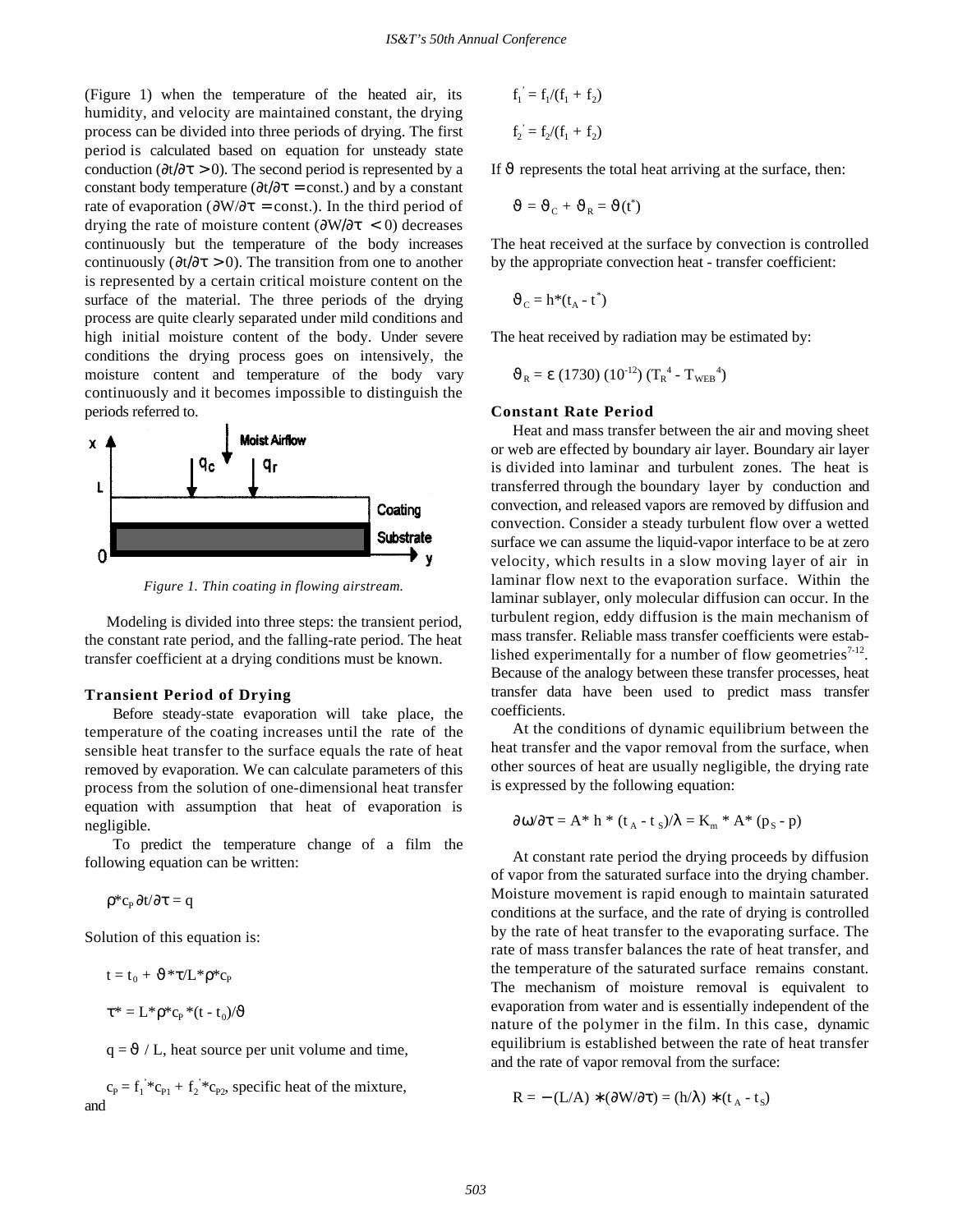If the drying takes place entirely within the constant rate period, so that W<sub>1</sub> and W<sub>2</sub>  $\geq$  W<sub>c</sub>, and R = R<sub>c</sub>, equation becomes:

$$
\tau_c = [L^*(W_1 - W_2)]/(R_C * A)
$$

For calculating constant drying rate for this case we can use:

$$
R_c = [h_C^*(t - t'_{w}) + h_R^*(t_R - t'_{w})] / \lambda
$$

And if no radiation occurs:

$$
R_c = [h_C^*(t - t_{\ w}^*)] / \lambda
$$

The heat and mass transfer coefficients are satisfactory related at the same Reynolds number by the Chilton-Colburn relationship:

$$
h_{C}/R_{c}^{*}C_{S}=Le^{2/3}
$$

At low diffusion rates, where the heat-transfer analogy is valid, the ratio of the heat transfer coefficient to the mass transfer coefficient is equal to the specific heat per unit volume at constant pressure of the mixture:

$$
R_{\rm c} = h_{\rm C}/C_{\rm S}
$$

In estimating drying rates, the use of heat transfer coefficient is preferred because they are usually more reliable than mass transfer coefficients. Small errors in temperature, have negligible effect on the heat transfer coefficient, but a relatively large error in the partial pressure and so in the mass transfer coefficient.

Coefficient of heat transfer is constant only during the constant rate period of drying; in falling rate period it decreases continuously, gradually approaching the value of the coefficient of heat transfer for dry material.

Most air calculations are based on an atmospheric pressure of 760mmHg. If the total pressure is different from 760mmHg, the humidity at a given wet-bulb and dry-bulb temperature must be corrected. Also corrections should be made for specific volume, the saturation-humidity curve, and the relative humidity curves.

#### **Temperature of Evaporating Surface**

When radiation and conduction are negligible the temperature of the evaporating surface approaches the wetbulb temperature and is readily obtained from the humidity [13] and dry-bulb temperature:

$$
t_w = t_A - \lambda/[(0.24 + 0.446 \text{ w}) * Le^{2/3}]
$$

If in addition to convection heating we assume that an amount  $q<sub>R</sub>$  of infra-red energy per unit area is added to the drying film, then a rate balance between evaporation and heat transfer may be written as follows:

$$
\lambda^*(w_{S} - w)/C_{S} = (t - t'_{\text{WEB}}) + h_{\text{CW}} * (t - t'_{\text{WEB}})/h_{\text{C}} + h_{\text{R}}
$$
  
\*(t<sub>R</sub> - t'\_{\text{WEB}})/h\_{\text{C}}

It is assumed that heating with air on both sides of the web. This equation may be solved to estimate value of the wetbulb temperature t'<sub>s</sub>. For the air-water vapor mixture:

$$
C_S = C_{\rm A} + C_{\rm sv}{}^*w
$$

For the solvent containing air:

$$
C_S = C_A + (C_{solv} - C_A)^* w_{sv}
$$

And humidity ratio and saturation humidity are:

$$
w_{sv} = [p_A/(p - p_A)] (M_{sv}/M_A)
$$
  

$$
w_S = [p_{ws}/(p - p_{ws})] (M_{sv}/M_A)
$$

Water vapor saturation pressure over liquid water for the drybulb temperature is calculated according:

$$
p_{\rm WS} = e^{-A/T} \, * \, e^{-B} \, * \, e^{-C * T} \, * \, e^{-D * T2} \, * \, e^{-E * T3} \, * \, e^{H * ln(T)}
$$

Were temperature is expressed in degrees Rankine by the relation:

$$
T^0R = t^0F + 459.67
$$

Partial pressure of water vapor can be calculated from:

$$
p_W = p_{WS} * \phi
$$

Radiation heat transfer coefficient  $h_R$  can be estimated by the following equation if the web temperature  $t'_{s}$  is known<sup>14</sup>:

$$
h_{R} = \varepsilon (1730)^{*}(10^{12})^{*}(T_{R}^{4} - T_{WEB}^{4})/(t_{R} - t_{WEB})
$$

#### **The Falling Rate Period**

As soon as liquid concentration on the surface decreases below saturation, the drying enters into falling rate period. The rate of water removal decreases with drying time during this period. The drying rate during the falling rate period becomes more dependent upon the transport of the liquid through the film to the surface, rather than on the rate of heat transfer, and the solvent evaporates as soon as it reaches the surface. Solvent transport to the surface may take place by liquid diffusion and the temperature of the film should not be raised above the boiling point.

The following assumptions were made: thin films were considered to have a one-dimensional diffusion; at the beginning of the evaporation process the concentration of solvent/water throughout the coating was constant; solvent/water transfer through the coating was controlled by diffusion under transient conditions, with concentrationdependent diffusivity; the rate of evaporation from the surface was either constant or proportional to the surface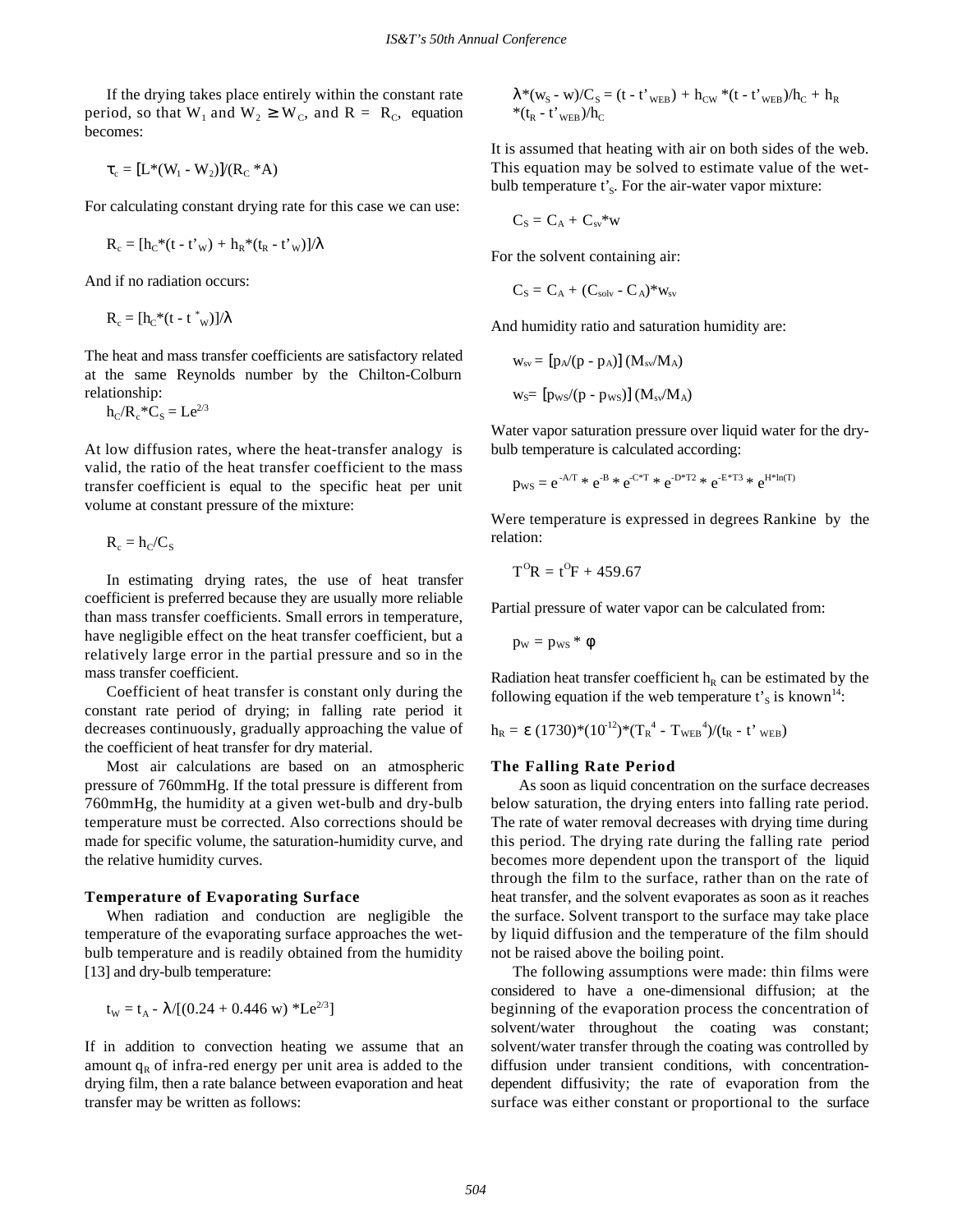concentration; despite the shrinkage of the coating during the process, the thickness of the coating was assumed to remain constant for calculations. The solvent/water transfer through the coating follows the one-dimensional diffusion equation:

$$
\frac{\partial \rho}{\partial \tau} = \frac{\partial}{\partial x} \left( D^* \frac{\partial \rho}{\partial x} \right)
$$

The falling rate period begins when the moisture content is below the critical moisture content point  $(W<sub>C</sub>)$ . The plane of evaporation moves into the film. The drying is now governed by the rate of internal moisture movement. In drying to low moisture contents, this period is mainly determining the over-all drying time. The diffusion rate within the film is dependent upon the form of water/solvent binding and process parameters. The relative diffusion resistance indicates the reduction factor for the diffusion rate in the film to the rate of evaporation from the surface to the air stream at the same pressure and temperature. The relative diffusion resistance can be estimated<sup>15</sup>. Since the outer layers lose moisture before the interior, the moisture gradient near the surface increases and also increases the resistance to diffusion in the outer layers.

The falling rate frequently can be expressed with a fair accuracy, over the required range of moisture content, by the following equation:

$$
\partial W/\partial \tau = -\; K_1{}^*(W\; \text{-}\; W_P)
$$

Drying rates are always specified in the quantity of water/solvent that can be evaporated per square foot per hour.  $K<sub>1</sub>$  is a function of the constant rate as follows:

$$
K_1=-\,R_C\,/(W_C\text{-}\,W_P)
$$

Drying coefficient  $K_1$  is found from:

$$
K_1 = - [h_C * (t_A - t_W)] / [\rho * s * \lambda * d * (W_C - W_P)]
$$

The falling rate for this case:

$$
\partial W/\partial \tau = - \left[ h_C^*(t_A - t_W)^*(W-W_P) \right] / \left[ \rho^* \lambda^* d^*(W_C - W_P) \right]
$$

Thus:

$$
\tau = \{4^*d^2 * \ln \ [ (W_C - W_P)/(W - W_P) ] \} / (D^* \pi^2)
$$

### **Web Temperature in the Falling-Rate Period**

The following equation is written for general case, when coating heated by air from both sides and with radiation heat supply added from coated side:

 $\Sigma(C_{pi} m_i) * ∂t$ <sub>WEB</sub> / ∂τ = h<sub>C</sub>\*(t<sub>A</sub> - t <sub>WEB</sub>) + h<sub>R</sub>\*(t<sub>A</sub> - t <sub>WEB</sub>) +  $h_{CW}*(t_A - t_{\text{WEB}}) - λ * ∂W/∂τ$ 

This equation can be solved numerically for the web temperature:

$$
\begin{array}{l} t_{\mathrm{\,Wi\,}}(\tau) = \left[B^{*}t_{\mathrm{\,W\,i\text{-}1}} + t_{A}{}^{*}(h_{C} + h_{CW} + h_{R}) \text{ - } \lambda^{*}R_{i}\right] / (B\text{ + } h_{C} \\ \text{ + } h_{CW} + h_{R}) \end{array}
$$

Where B is:

$$
\begin{array}{l} B = 1/(\tau_i - \tau_{i\text{-}1}) * [C_W * m_W * L + m_C * (C_S + C_{SV}\\ * W_i)/100 - W_i \end{array}
$$

#### **The Program**

We developed the original model of the drying process built on the theoretical base and proven by significant numbers of experimental data. The model has an accurate predictive capabilities and many different conditions can be simulated with this model. Multiple areas of the program windows reflect the structure of design information: Dryer Input Data, Results of Calculations, Ink/Coating Parameters, Database, Graphics and Tables.

It will increase productivity and profitability and reduce drying time by improving dryer efficiency, analyzing and changing dryer conditions and heat transfer. With experimental data model can be customized to a particular drying system, providing an accurate representation of the drying process.

The calculations below were performed for drying of water based inks in impingement drying system with five intercolor dryers. The main screen with the calculations for the first dryer is shown in Figure 2.

Graphs for the water content and drying rate are presented in Figure 3 and 4. Agreement between the model calculations and the experimental data shows the reliability of the proposed drying model as shown in Figure 3.



*Figure 2. Output main screen of the program.*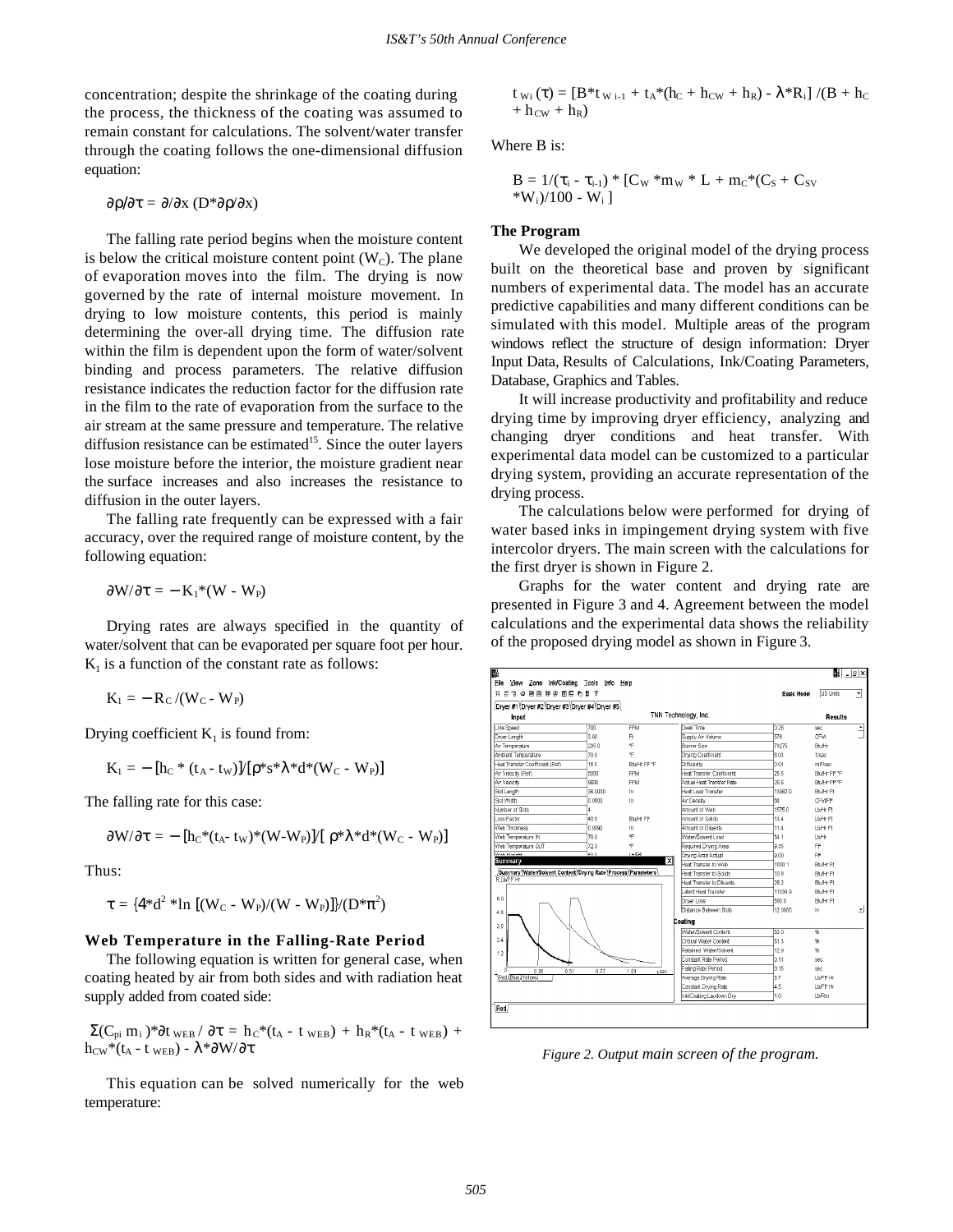

*Figure 3. Model calculations vs. experimental data for water based ink.*



*Figure 4. Calculated drying rate for the first ink layer.*

The Data Summary dialog is presented in Figure 5.

This new comprehensive drying process simulator calculates the entire drying process under transient conditions. This model supports multiple coating layers, unlimited amount of drying zones, permits many different conditions to be simulated, and was demonstrated to provide good predictions based on comparison with a large number of experimental data. Our model applicable for the coating thickness from 0.0001in to 0.006 in, for air temperature range 50°F -500°F, and air velocity range 2000FPM - 15000FPM. We believe that our approach will have considerable value to practicing engineers who would like to apply mathematical models to their drying problems, process optimization, and design projects.

| <b>Summary</b>                                                      |                           |           |       |       |                       |       |
|---------------------------------------------------------------------|---------------------------|-----------|-------|-------|-----------------------|-------|
| ˈSummary (Water/Solvent Content (Drying Rate (Process (Parameters ) |                           |           |       |       |                       |       |
| Total Dwell Time                                                    |                           | 1.29      |       |       | sec                   |       |
| Maximum Air Temperature                                             |                           | 275.0     |       |       | °F                    |       |
| Maximum Air Velocity                                                |                           | 11000     |       |       | <b>FPM</b>            |       |
| Total Water/Solvent Load                                            |                           | 140.3     |       |       | Lb/Hr                 |       |
| Average Drying Rate                                                 |                           | 23        |       |       | Lb/Ft <sup>2</sup> Hr |       |
| Total Supply Air Volume                                             |                           | 4572      |       |       | <b>CFM</b>            |       |
| Total Burner Size                                                   |                           | 699970    |       |       | Btu/Hr                |       |
| Air/Solvent Ratio                                                   |                           | 11742.626 |       |       | SCF/Gal               |       |
| 25% LEL                                                             |                           | 2807.563  |       |       | <b>SCFM</b>           |       |
| 140% LEL                                                            |                           | 1754.727  |       |       | <b>SCFM</b>           |       |
| X<br><b>Summary</b>                                                 |                           |           |       |       |                       |       |
|                                                                     |                           |           |       |       |                       |       |
| Name                                                                | Units                     | 1         | 2     | 3     | 4                     | 5     |
| Dryer Length                                                        | Ft                        | 3.00      | 3.00  | 3.00  | 3.00                  | 3.00  |
| Air Temperature                                                     | °F                        | 235.0     | 275.0 | 275.0 | 275.0                 | 275.0 |
| Air Velocity                                                        | FPM                       | 9600      | 9600  | 11000 | 9600                  | 11000 |
| Web Temperature IN                                                  | ℉                         | 70.0      | 72.3  | 79.7  | 84.5                  | 92.1  |
| Web Temperature OUT                                                 | °F                        | 72.3      | 797   | 84.5  | 921                   | 110.1 |
| Heat Transfer Coefficient                                           | Btu/Hr Ft <sup>2</sup> °F | 26.6      | 26.6  | 29.6  | 26.6                  | 29.6  |

*Figure 5. Portion of Summary dialog, showing some of the dryer specification data.*

## **Symbols**

τ - time, sec

- w humidity ratio
- $w_s$  saturation humidity ratio
- W water content, %
- C- heat capacity, Btu/Lb
- D- diffusivity,  $\text{mil}^2/\text{sec}$
- λ latent heat of evaporation, Btu/Lb

t - dry-bulb temperature, ° F

- $t_s$  wet bulb temperature,  $\hat{F}$
- $t_w$  web temperature,  $\hat{F}$
- $t_A$  supply air temperature,  $\hat{F}$
- T absolute temperature, °R
- φ relative humidity
- p pressure, psia
- $p_w$  partial pressure of water vapor, psia
- $p_{ws}$  saturation vapor pressure, psia
- $h_c$  convection heat transfer coefficient, Btu/Hr Ft<sup>2</sup><sup>°</sup>F
- $h_R$  radiation heat transfer coefficient, Btu/Hr Ft<sup>2</sup>  $\rm \degree F$
- $h_c$  convection heat transfer coefficient from web side, Btu/Hr  $\rm{Ft}^2$   $\rm{F}$
- m amount of material,  $Lb/ft^2$